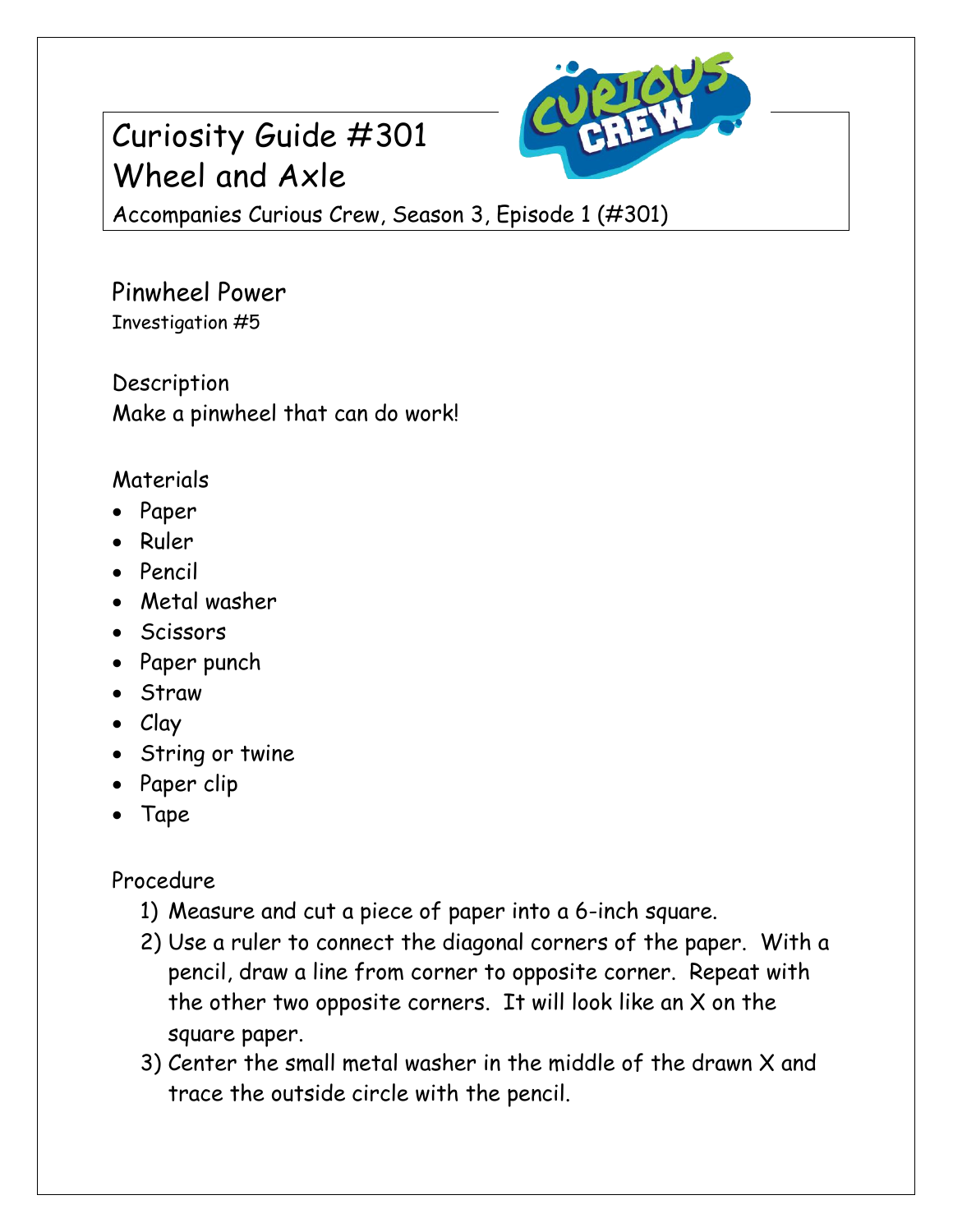- 4) Use the paper punch to punch a hole in the bottom right corner of the paper. The hole should be  $\frac{1}{2}$  inch above the line and  $\frac{1}{2}$  inch in from the edge.
- 5) Rotate the paper and repeat step 4 in each of the corners.
- 6) Use the point of the pencil to poke a hole in the very center of the paper.
- 7) Use the scissors to cut along each line toward the center, stopping at the circular pencil line you drew when you traced around the washer.
- 8) Start in one corner. Carefully fold the corner flap toward the center, lining up the punched holes with the center hole. Repeat with the other corners, moving around the paper to the next flap, and then the next, until all are folded to the center.
- 9) Insert the straw through the holes and slide the pinwheel so it is centered on the straw.
- 10)Break off two small pieces of clay. Form the clay on either side of the pinwheel so that the clay goes around the straw and holds the pinwheel snugly in place.
- 11) Cut a 2-foot length piece of string.
- 12) Loop one end of the string around one leg of the straw. Center the loop between the pinwheel and the end of the straw, and tape it in place.
- 13) Tie the other end of the string around a paper clip.
- 14) Place the pinwheel in your hands so that each end of the straw is supported on the edge of your hands between your thumbs and index fingers.
- 15) Hold the pinwheel in front of you and blow.
- 16) Does your pinwheel rotate?
- 17) Can your pinwheel wind up the paperclip?